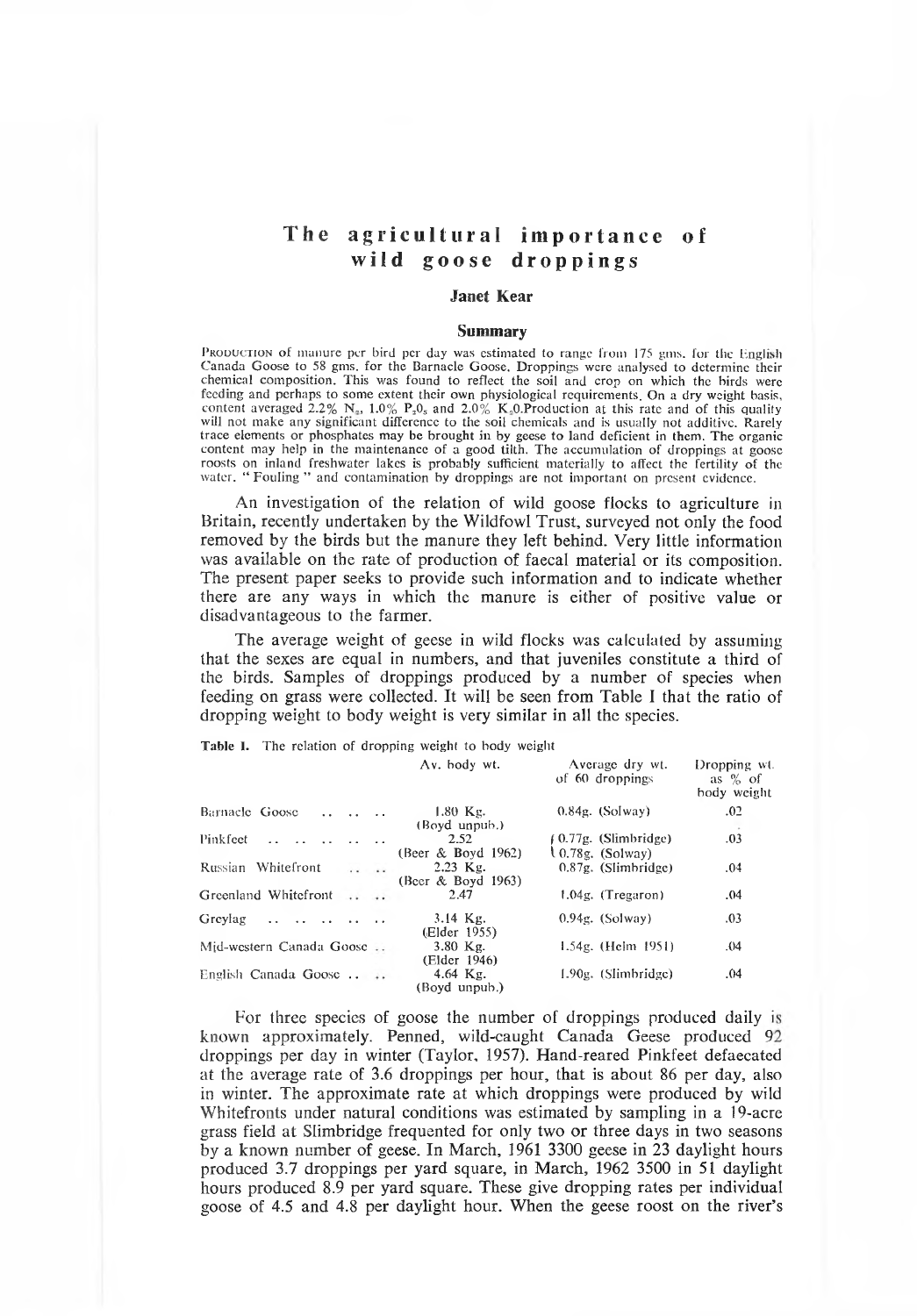### *Importance of Droppings* 73

edge individual piles accumulate, containing about 10 droppings per bird per night. Allowing for droppings lost in transit and while the bird is bathing and gritting, the production for the complete day is around 80. For these birds, then, it is possible to calculate the weight of manure produced per day. As a percentage of their body weight this is 2.7 for the Pinkfoot, 3.2 for the Common Whitefront and 3.7 for the Mid-western Canada Goose. If it is assumed that a ratio of 3.2 *per cent* of the body weight holds for those species for which there are no data on dropping rate, figures for the weight of dry manure produced per bird per day can be obtained:

| English Canada Goose <i>Branta canadensis canadensis</i><br>$1.1 - 1.1$           | $175$ gm.            |  |  |  |  |  |  |
|-----------------------------------------------------------------------------------|----------------------|--|--|--|--|--|--|
| Mid-western Canada Goose Branta canadensis interior<br>$\mathbf{A}$               |                      |  |  |  |  |  |  |
| $\sim$                                                                            | $100 \, \text{gm}$ . |  |  |  |  |  |  |
| Greenland White-fronted Goose Anser albifrons flavirostris                        | 79 gm.               |  |  |  |  |  |  |
| White-fronted Goose <i>Anser albifrons albifrons</i><br>$\sim$ $\sim$<br>$\cdots$ | 70 gm.               |  |  |  |  |  |  |
|                                                                                   | 67 gm.               |  |  |  |  |  |  |
| $\cdot$ $\cdot$                                                                   | 58 gm.               |  |  |  |  |  |  |

These weights should be multiplied by a factor of 5 if a wet weight figure is required.

To obtain the chemical composition of goose manure, fresh samples, each of over 20 grams dry weight, were collected from birds feeding on a wide variety of crop fields. The results of the chemical analyses are set out in the Appendix. The composition of the droppings reflects rather closely the composition of the crop and of the soil on which it is growing. Thus sample 2, which is low in phosphates, was from an area where the soil is devoid of this mineral and sample 10, on the other hand, was taken from a richly fertilised soil. Sample 18 has a low water and potash content, characteristic of the oats on which the Greylags were feeding, and sample 19 has a high water content as would be expected from a diet of swedes. Nevertheless, samples from the same place at different times also show a variation, for instance 21 and 22. This may reflect a change in the condition of the crop or be due to a variation in the nitrogen requirements of the birds according to their physiological condition. While these variations and their causes would make an interesting study, the cost of analysis is high and for present purposes the data in the Appendix are sufficient to give a general indication of composition of wildfowl droppings. The average value for geese may be compared on a dry weight basis with the composition of manures produced by domestic animals as given by McConnell (1958). It will be seen that the wild goose manure is similar to that of cows and sheep but less rich than that of hens. The decomposition rate of goose droppings is relatively rapid. Within three weeks during March, 1961, even in dry weather, the nitrogen in Whitefront excreta had dropped from 4.1 to 1.6 *per cent* and the potash from 3.3 to 1.4 *per cent.*

|            |  | <b>Table II.</b> Composition of various manures (original and after McConnell) |         |                        |      |
|------------|--|--------------------------------------------------------------------------------|---------|------------------------|------|
|            |  | $%$ moisture                                                                   | $\%$ N. | $\%$ P <sub>2</sub> 0. | $\%$ |
| Wild geese |  | 83                                                                             | 2.2     |                        | 2.0  |
| Hens       |  | 55                                                                             | 3.3     | 3.3                    | 1.9  |
| Cows       |  | 77                                                                             | 1.7     | 0.6                    |      |
| Sheep      |  | 67                                                                             | 2.1     | 0.9                    | 2.4  |

The amount of fertiliser applied to farmland by the agriculturalist of course varies widely according to conditions and crop. But as an example, the production of one ton of wheat grain and straw draws about 54 pounds of nitrogen per acre from the soil (Ministry of Agriculture, 1957). Now at Slimbridge, even with a resident winter flock in excess of 1000 Whitefronts,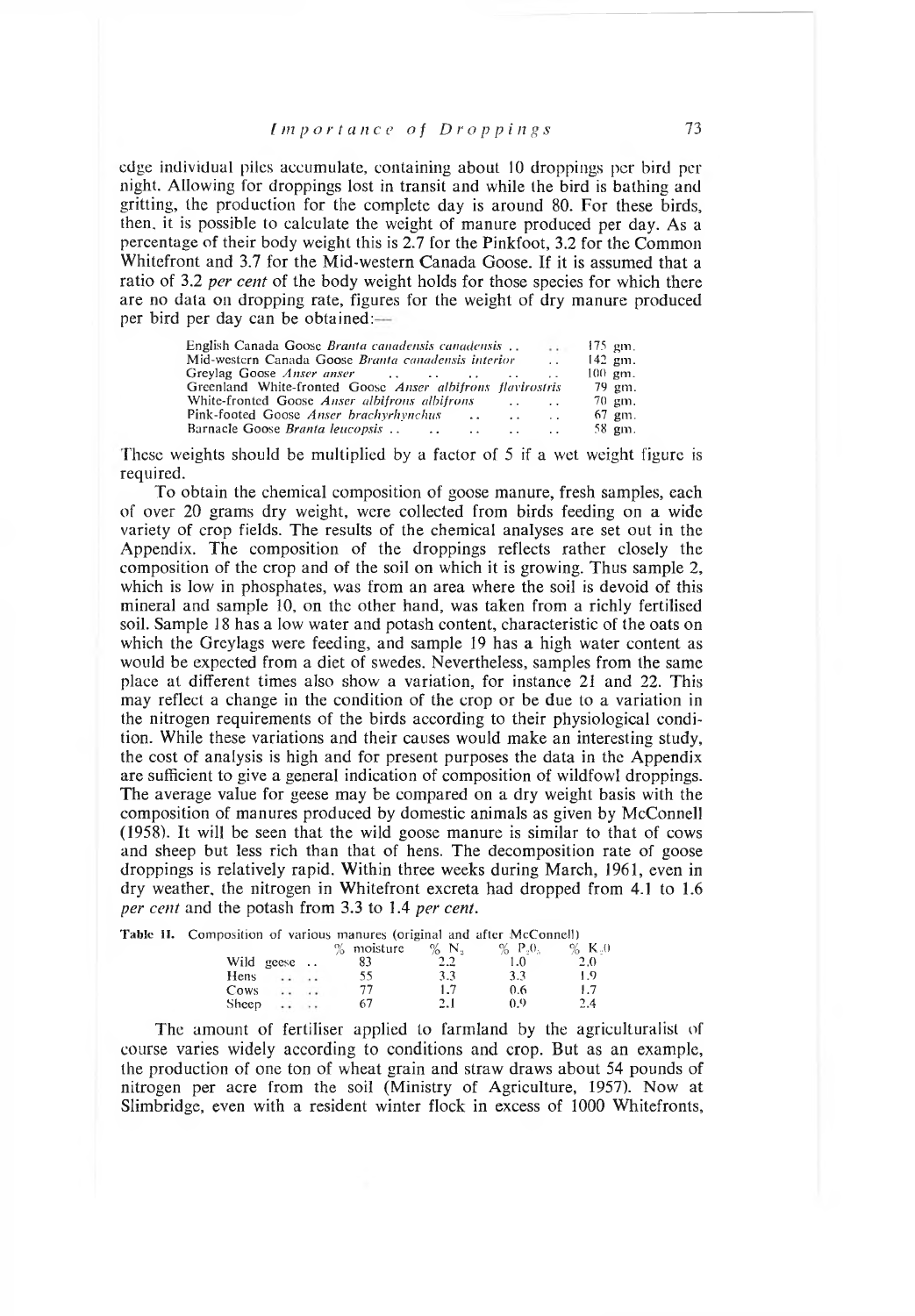repeatedly foraging over 2000 acres, a level of 1 dropping per square foot is considered high. Using the average composition of wild goose droppings this would provide only 1.9 1b. nitrogen, 1.7 1b. potash, 0.8 1b. phosphate and over 70 lbs. organic m atter per acre. To lay 54 lbs. of nitrogen per acre would thus require 28 droppings per square foot or 244,880 goose hours (say 1000 geese for 245 hours or more than three weeks on the same acre of grass). Such a heavy goose usage is never encountered. In any case, such plant nutrients as the geese provide have come directly from the soil on which the birds feed and are not additions; of greater im portance is the rapid turnover of organic matter in improving and conserving the soil. The droppings contain partly and completely digested compounds and, therefore, nutrients return faster than they would if left to decay or ploughed in. The rapid conversion of spilled grain on stubble fields is a case in point. Here it is an advantage that food passes through a goose quickly so that most of the manure produced is left on the land from which the bird is feeding.

In some cases geese may bring trace elements on to the land which they have obtained when " gritting " elsewhere. Ingram (1933) noted that cattle on the Isle of Gunna, off the Island of Coll, ate Barnacle Goose droppings and that these cattle were in better condition than those on the main island, of similar topography but where the geese were few. Rennie (1958) also observed this habit on Gunna but thought this might indicate a phosphate rather than a trace element deficiency. The phenomenon has not been observed in Islay, however, where there is a known lack of phosphate, but sheep on a farm in Perthshire are reported to eat goose droppings selectively from acid ground where some hundreds of geese roost.

While some goose flocks have temporary roosts on land, which they enrich to some extent, most roost on water. On tidal waters the manure will be so diluted as to be virtually useless; thus, Curry-Lindahl (1962) found that large concentrations of swans on the Baltic coasts caused little difference in the physico-chemical composition of the water. Vladykov (1959) however suggested that the very large (120,000) numbers of geese present for five months on the St. Lawrence shores in Canada must be producing a fertilising effect. On inland waters, an accumulation of fertilising compounds is more likely; Paloum pis & Starret (1960), investigating the situation at Lake Chatocqua, Illinois, calculated that 20 million duck-days a year spent on the 3562-acre lake left 12.8 pounds nitrogen and 17.1 pounds phosphate per acre.

Much work has been done investigating the effect of adding chemical fertilisers to raise the productivity of lakes for fishing (e.g. Holden, 1959). The quantity to be added to a loch to produce a significant effect on the development of freshwater algae depends to some extent on the depth of water, shallow lochs being more likely to benefit. To add a recommended 10 pounds of nitrogen per acre per annum (A. V. Holden, pers, comm.) would require some 10,000 goose-nights per acre, or 500 geese per acre for 20 nights, assuming that each bird leaves 20 droppings at the roost and these weigh 1 gram dry weight each. This usage falls within that known to exist on some major shallow water roosts.

As a preliminary investigation water samples were taken at two such roosts (known to be excellent fishing lochs) in April, 1962 after geese had been there since the previous September. The level of phosphate, which rarely exceeds 0.5 to 1.0 parts per million, was extremely high. In similar samples,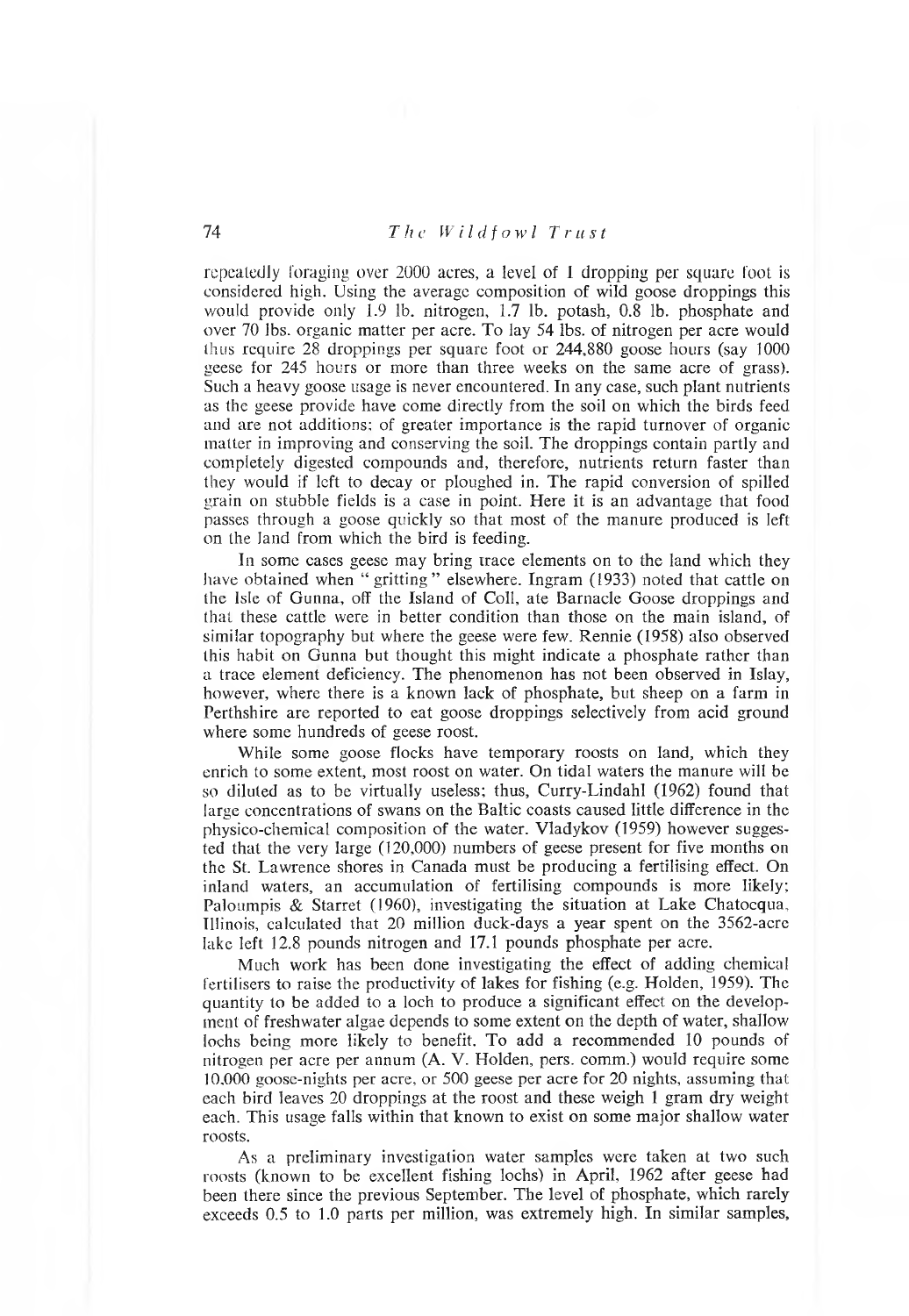taken at the end of May when the geese had gone and there had been considerable plant growth, the phosphate was back to a normal level. The results are not in themselves conclusive but suggest that further research would be fruitful.

A complaint frequently made by farmers is that their cattle and sheep actively avoid land " fouled " by goose or swan droppings. Certainly avoidance of their own faeces is quickly learnt if not instinctive in young mammals (Taylor, 1954). Goose droppings however are not at all like mammalian faeces and, although Mute Swans' droppings look something like those of a dog, there is no unpleasant odour. No complaints were made by farmers about the droppings of Whooper Swans which, unlike those of the Mute, dry out whitish and hard and look relatively inoffensive. Mr. M. A. Ogilvie kindly tasted the droppings of captive geese, both fresh and about 15 minutes after they had been deposited. All contained grass remains only. W hitefront, Pinkfoot and Barnacle droppings were either tasteless or with a grassy flavour; Greylag and Canada Goose droppings were slightly bitter at first, and the bitterness increased, leaving an unpleasant after-taste. The Ministry of Agriculture  $\&$ Fisheries (1937, quoted by Berry, 1939) referred to domestic geese thus, " owing to the grazing-habit of geese, however, many farmers, especially those living in highly cultivated districts, will not keep them. The objections usually advanced are that four-legged stock will not graze after them, and that they are destructive to the herbage of the pasture. These objections, however, do not appear to be well founded, and have usually arisen from attempts to keep the geese in small fields or in large numbers too closely associated with other stock. Horses, cattle and sheep have all been found to graze freely after geese." On present evidence any avoidance seems just as likely to be due to the fact that the grass where geese have been feeding will be shorter and less rewarding, even to sheep, than elsewhere. Alpheraky (1905) mentioned that Greylag Goose droppings " scorched " the grass on which they fell. No such effect has been recorded in this country. If it were found, it would be due to free ammonia in the droppings, and there is no evidence that this is high under normal conditions.

Suggestions are also made that geese carry weed seeds, potato root eelworm cysts and various disease organisms. Harmon  $&$  Keim (1934) and Cooper, Maxwell & Owens (1960) showed that of 32 varieties of weed seed fed to domestic hens only one could be recovered from the faeces still capable of germination. Possibly tram pling of ground by geese in wet conditions would favour the dominance of weed plants, especially on poorly managed, overgrazed grassland. Eelworm cysts occur in the dry fibrous roots, not in the potato tubers which are eaten by the geese, and any risk of transport externally, on the feet for instance, would be slight in comparison with that by other agencies. Tuberculosis has never been found in a wild goose by the Wildfowl Trust and only once in a seven year study by Wilson (1960); in any case, avian tuberculosis is not a progressive disease in cattle. Foot and mouth disease is not acquired by geese through contact with infected cattle (Skinner, 1959) though the virus could be transmitted mechanically. Wilson  $&$  Matheson (1952) found no grounds for suggesting that birds migrating from northern countries introduce the disease into this country in the autumn.

It is possible that there may be accumulations of bacterial material on water roosts. Thus Paloumpis & Starret (1960) found a rise in coliform and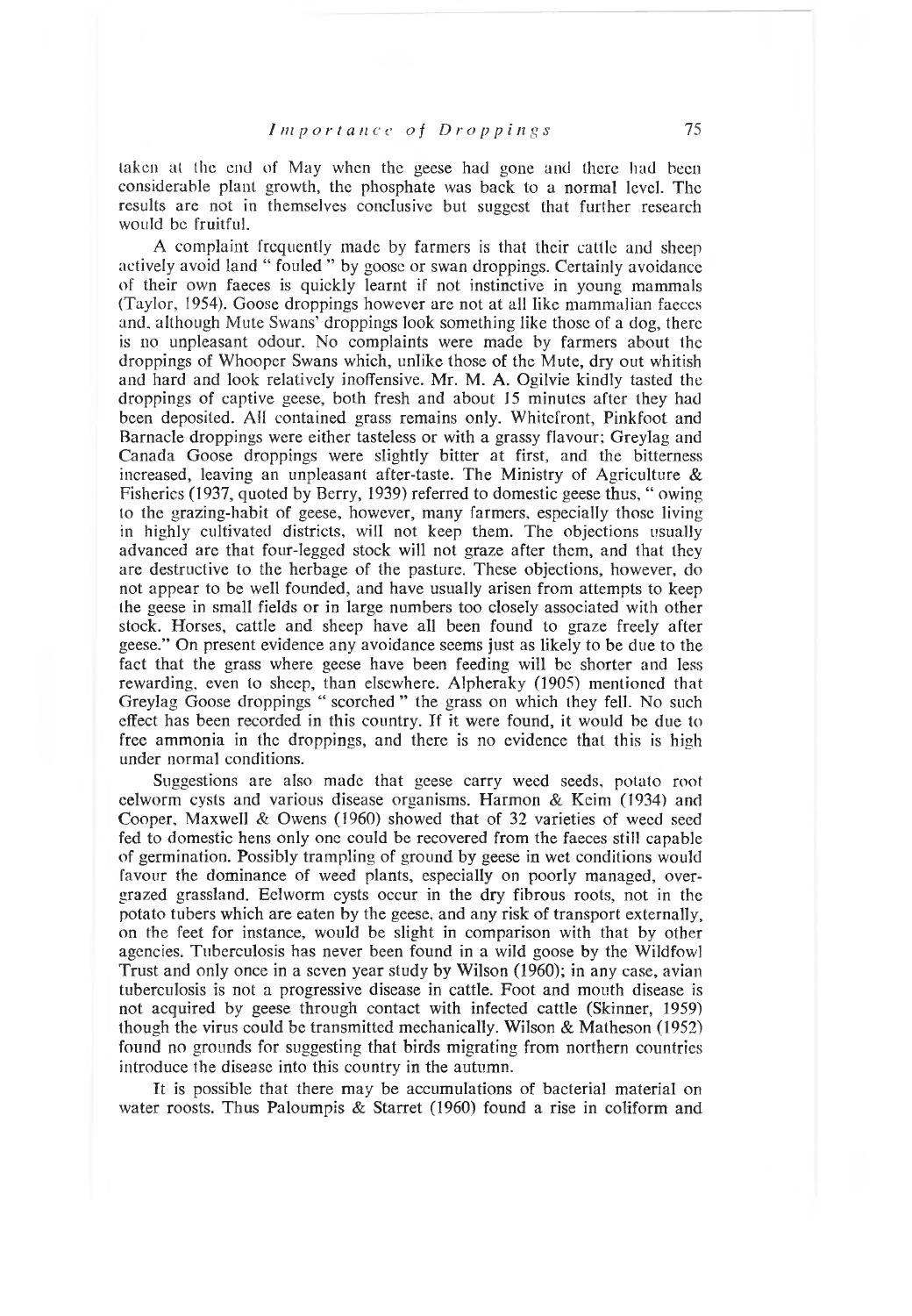enterococcus counts from Lake Chantangua through the winter which they associated with a rise in the duck population. In the case of coastal waters such as those investigated in Sweden, Curry-Lindahl (1962) concluded that the slight tidal action prevented any demonstrable pollution correlated with swan density. Schlichting (1960) found that, although only a few faecal samples from ducks contained viable organisms, these birds played a major role in the dispersal of algae and protozoa between bodies of water.

### **Acknowledgements**

The following people sent in samples for analysis: T. Bunting Rogers, Dr. J. G. Harrison, M. Hudson, W. G. Hughes, P. J. Panting, E. L. Roberts and A. D. Watson. The analyses of faecal material and water samples were carried out by the Department of Public Health, Scientific Branch of the City of Bristol. I am most grateful to the following for facilities and information: Messrs. J. Bibby & Sons, J. H. Cranston, Dr. I. A. Galloway, A. V. Holden, The Rosamaund Experimental Husbandry Farm, Dr. E. L. Taylor and Dr. J. E. W atkin. The work was carried out at the request of and financed by the Nature Conservancy.

#### **References**

ALPHERAKY, S. 1905. *The geese of Europe and Asia*. London.

- BEER, J. V. & H. BOYD. 1962. Weights of Pink-footed Geese in autumn. *Bird Study* 9: 91-99.
- BEER, J. V. & H. BOYD. 1963. The measurements of White-fronted Geese wintering at Slimbridge. *W ild fo w l T ru st 14tli A n n . R e p . :*
- BERRY. **J**. 1939*. The status and distribution of wild geese and wild duck in Scotland. Intern* Wildfowl Inquiry. Vol. II. Cambridge.
- COOPER, J. B., T. L. MAXWELL, Jr. & A. D. OWENS. 1960. A study of the passage of weed seeds through the digestive tract of the chicken. *Poultry Sci.* 39 : 161-3.<br>CURRY-LINDAHL, K. 1962. Wildfowl research and conservation in Sweden in 1961. *Wildfow*

*Trust 13th Ann. Rep.* : 25-30.

ELDER, W. 1946. Age and sex criteria and weights of Canada Geese. *J. Wildl. Mgt.* 10 : 93-111.<br>ELDER, W. 1955. The relation of age and sex to the weights of Pink-footed and Greylag Geese. *W ild fo w l T ru st 7tli A n n . R e p .* : 127-32.

HARMON, G. W. & F. D. KEIM. 1934. The percentage and viability of weed seeds recovered in the facces of farm animals and their longevity when buried in manure. *J. Amer. Soc. Agron*, 26 : 762-67.<br>HELM, L. G. 1951. Effects of Canada Geese on crops and soils in Central Missouri. Unpublished

M.A. thesis, U of Missouri.

Holden, A. V. 1959. Fertilization experiments in Scottish freshwater lochs. II. Sutherland 1954. *S c i. In v e st. F resh w a t. F is h : S c o t.* N o. 24.

INGRAM, C. 1933. Cattle feeding on geese droppings. Brit. Birds 26 : 309-10.

McConnell, P. 1958. The Agricultural Notebook. 13th Edition, edited by H. I. Moore. London. MINISTRY OF AGRIC., FISHERIES & FOOD. 1957. *Manures and Fertilizers*. Bull. No. 36.

PALOUMPIS, A. A. & W. C. STARRET. 1960. An ecological study of benthic organisms in three Illinois river flood plain lakes. Am. Midl. Nat. 64 : 406-35.

RENNIE, G. G. 1958. *Son of the Soil*. Aberdeen. SCHLICHTING, H. E. 1960. The role of waterfowl in the dispersal of algae. *Trans. Amer Microscopical Soc.* 79 : 160-2.

SKINNER, H. H. 1959. Infection of domestic poultry with the viruses of foot-and-mouth disease and vesicular stomatitis. *Archiv Gesamte Virusfors*, 9: 92-126.

TAYLOR. E. L. 1954. Grazing behaviour and helminthic disease. *Brit. J. Animal Behav.* 2 : 61-2. TAYLOR, W. H. 1957. Utilisation, preference and nutritional value of winter-green agricultural crops for goose food. Unpublished M.A. thesis, Virginia Poly. Inst.

WILSON, J. E. 1960. Avian Tuberculosis. An account of the disease in poultry, captive birds and

wild birds, *Brit, Vet, Journ*, 116 : 1-14.<br>Wu.son, W. W. & R. C. MATHESON, 1952, Bird migration and foot-and-mouth disease. Agric, 59.<br>VLADYKOV, V. D. 1959, The effects on fisheries of man-made changes in fresh water in t Province of Quebec. *Can. Fish Cult.* 25 : 7-12.